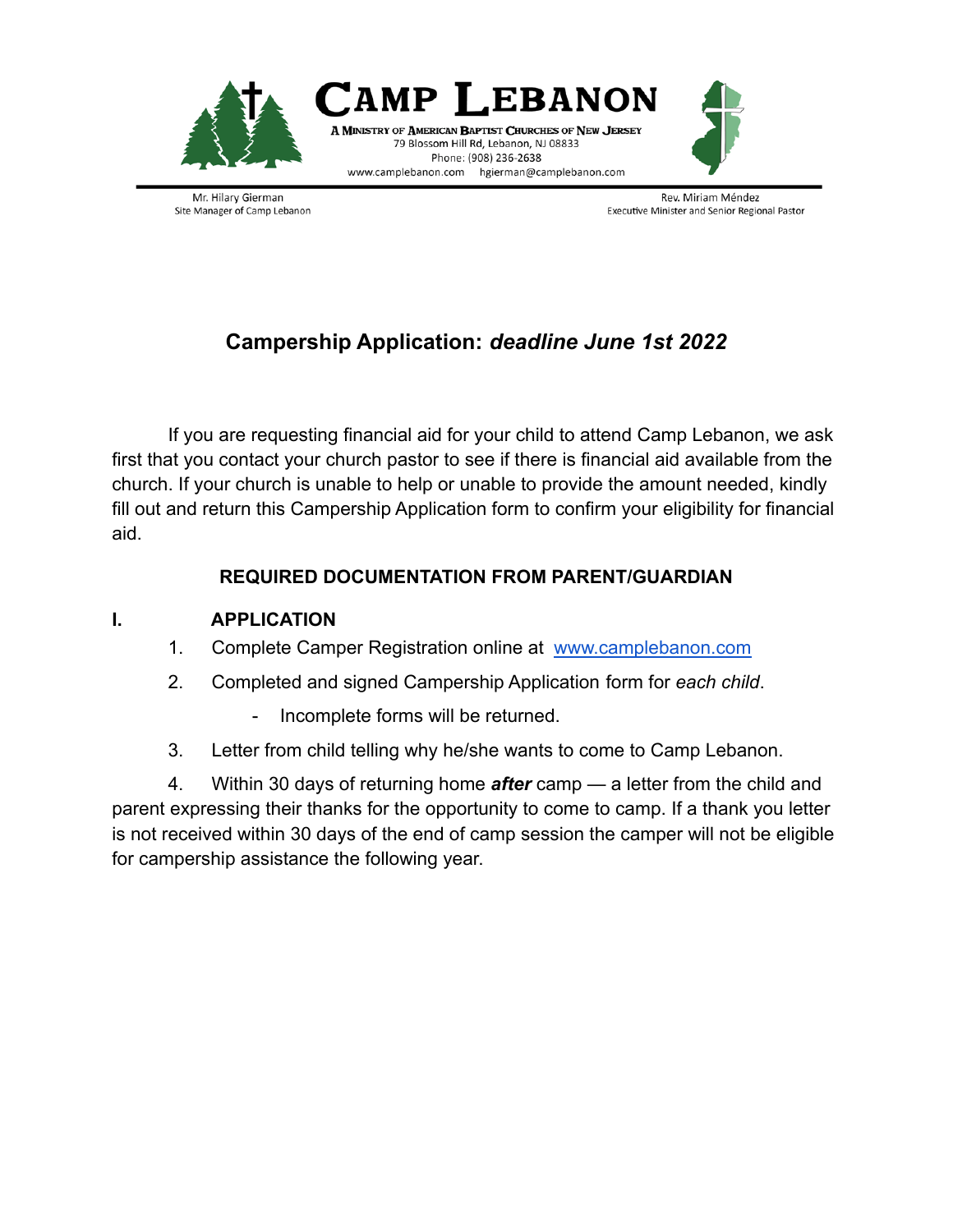

Mr. Hilary Gierman Site Manager of Camp Lebanon

Rev. Miriam Méndez Executive Minister and Senior Regional Pastor

Please mark for which camp you are applying for assistance:

- □ Family Camp
- □ Youth Camp
- $\square$  Sailing Camp
- □ Latino Camp
- □ Mini Camp
- □ Junior Camp

Name of camper:

Address:

Parent/Guardian name:

Parent/Guardian phone:

Parent/Guardian email:

Are you a member of an ABCNJ church:

Church name:

Address:

Phone number:

Pastor's name:

Pastor's signature: